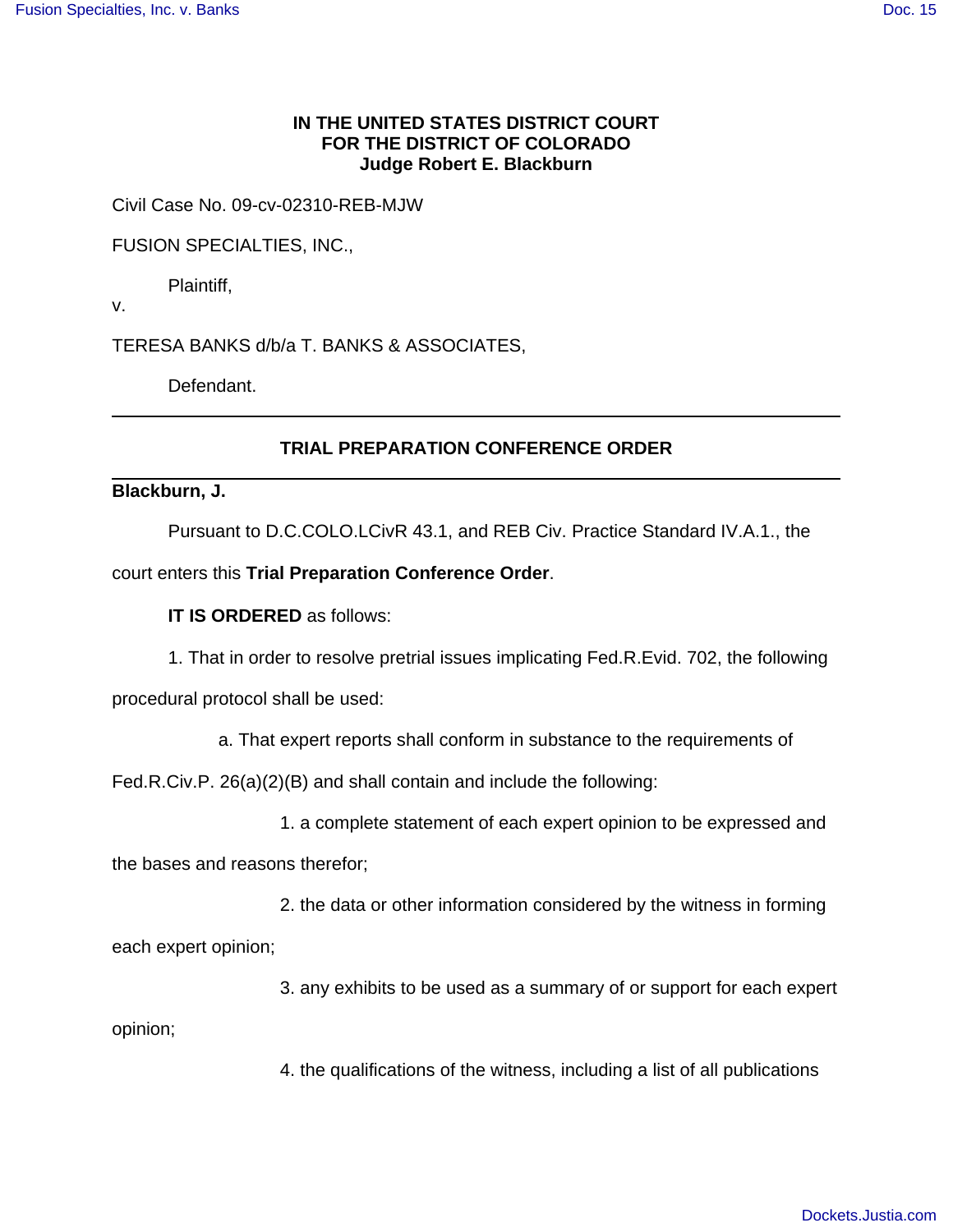authored by the witness within the preceding ten years, stated in a curriculum vitae ("c.v.");

5. the compensation to be paid the expert for the study and testimony; and

6. a listing of any other cases in which the witness has testified as an expert at trial or by deposition within the preceding four years;

b. That all motions raising issues under Fed.R.Evid. 702 as codified and construed shall be filed by **July 19, 2010**, and marshaled thereafter as prescribed by **D.C.COLO.LCivR 7.1C**;

c. That for each putative expert witness with respect to whom the movant objects for any reason, the movant shall provide the following:

1. whether the movant contends that the testimony of the expert is unnecessary or irrelevant; and if so, why;

2. whether the movant objects to the qualifications of the witness; and if so, why (stated in detail); and

3. whether the movant objects to any opinion to be offered by the expert; and if so:

a. which opinion; and

b. the specific basis and authority for any objection stated and presented in terms of Fed.R.Evid. 401 and/or 702(1), (2), or (3), i.e., whether the objection impugns the relevancy of the opinion, whether the objection impugns the sufficiency of the facts and data used in support of the opinion, whether the objection impugns the principles and methods on which the expert relied in support of the opinion, or whether the objection impugns how the expert has applied the principles and methods reliably to the facts of the case relevant to the opinion; and

d. That for each putative expert witness whose necessity, qualifications, or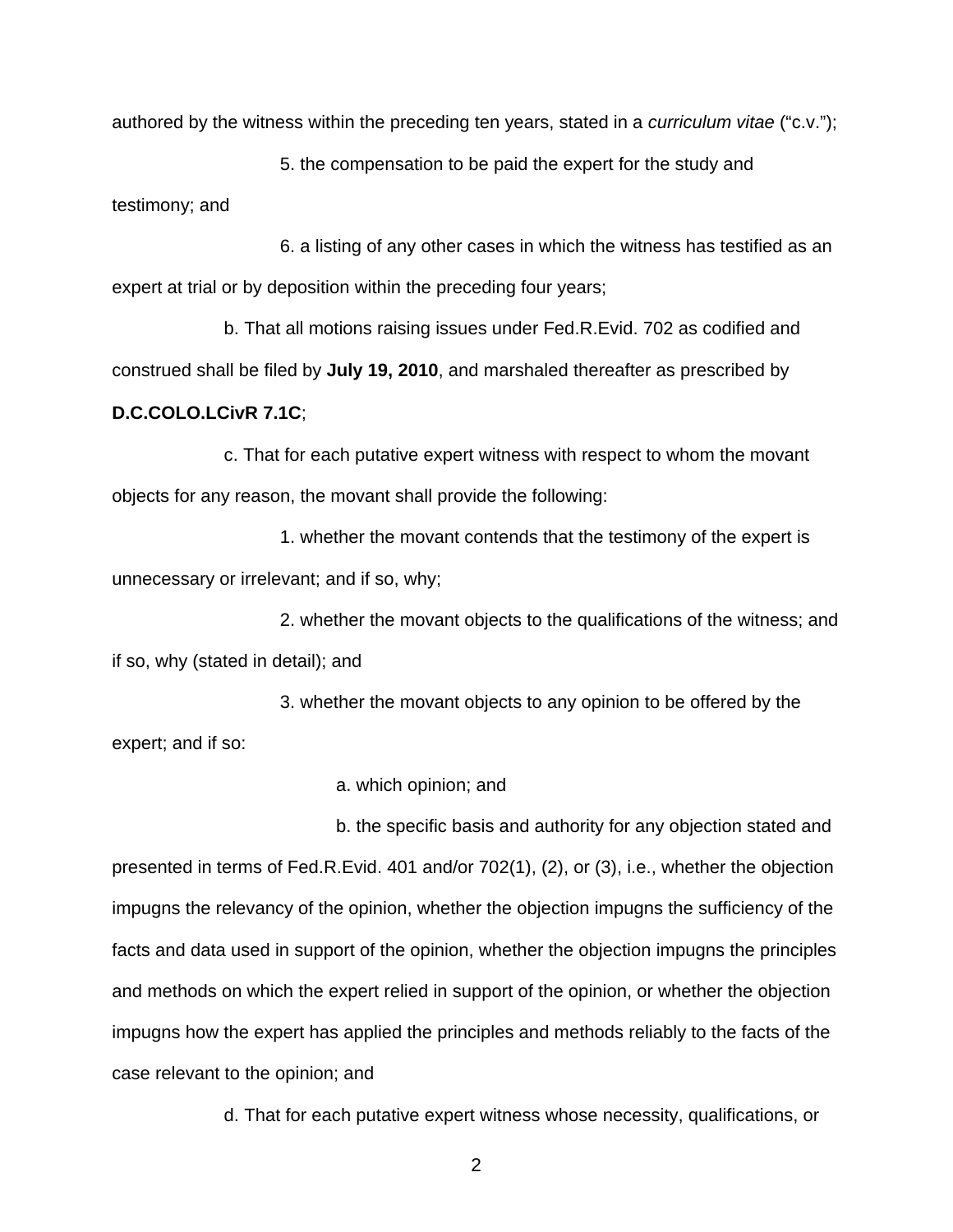opinions are opposed by the movant, the party offering the expert shall provide in response to the motion the following:

1. a c.v. for the expert;

2. a statement of each opinion to be offered by the expert that is

opposed by the movant; and

3. the relevance and bases for each allegedly objectionable statement to be offered by the expert, including

a. the facts or data on which the expert relied in support of the opinion made the focus and subject of objection;

b. the principles and methods on which the expert relied in support of the opinion made the focus and subject of objection; and

c. how the expert has applied the principles and methods

reliably to the facts of the case relevant to the opinion made the focus and subject of objection;

2. That trial by jury shall commence **November 1, 2010**, at 8:30 a.m., in courtroom A1001, located on the 10<sup>th</sup> Floor North, of the Alfred A. Arraj, United States Courthouse, 901 19<sup>th</sup> Street, Denver, Colorado 80294, at which trial all parties shall appear in person without further notice, order, or subpoena;

3. That the court reserves ten days for trial:

• Monday, November 1, 2010, through Thursday, November 4, 2010,

• Monday, November 8, 2010, through Wednesday, November 10, 2010, and

• Monday, November 15, 2010, through Wednesday, November 17, 2010

4. That counsel and any *pro se* party shall appear in courtroom A1001 on the first day of trial at 8:00 a.m., to review the **Trial Checklist** with the courtroom deputy clerk;

5. That the **Trial Preparation Conference** required by REB Civ. Practice Standard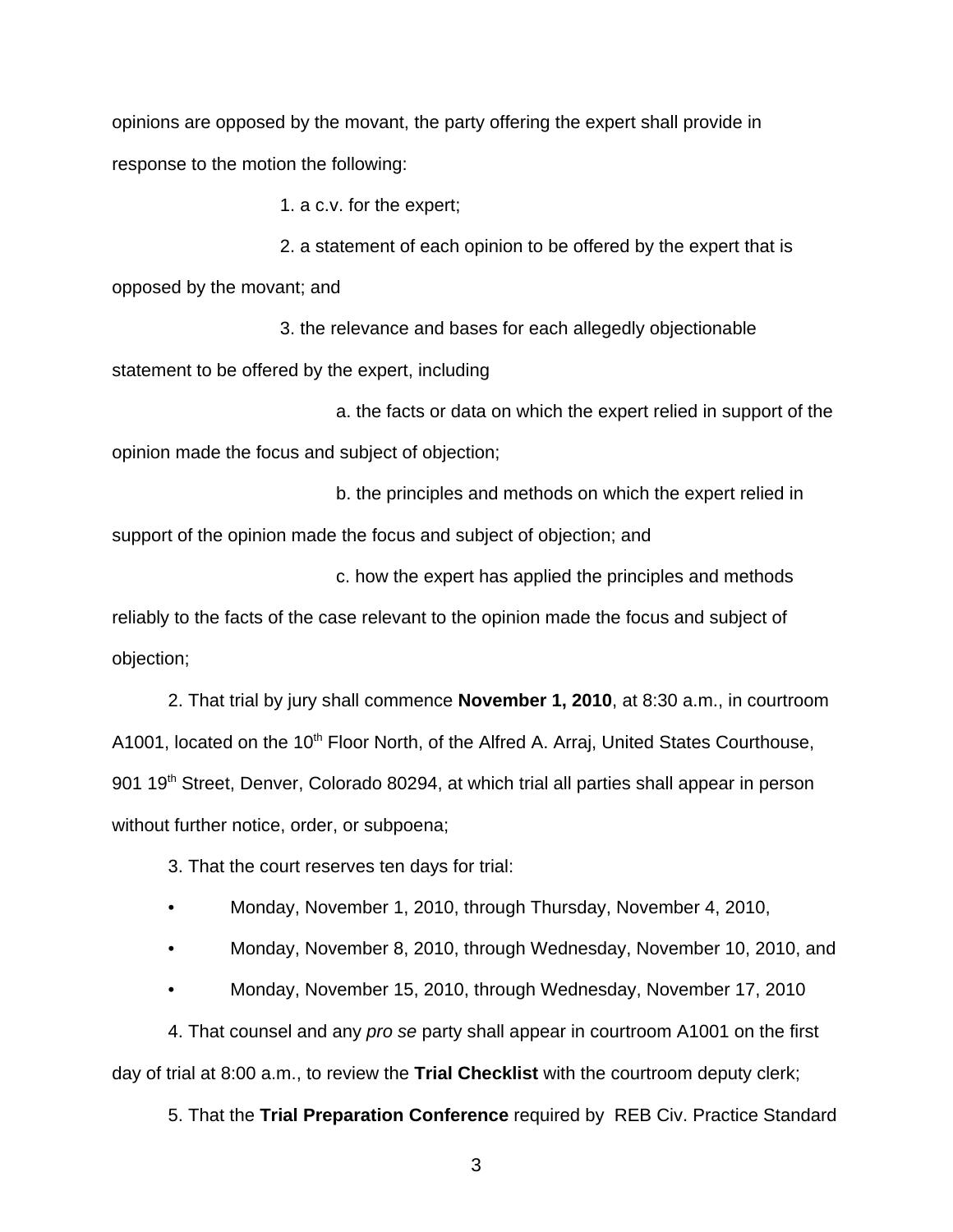IV.C.1., shall commence on **October 15, 2010**, at 9:30 a.m., in courtroom A1001;

6. That lead counsel and any pro se party shall attend the Trial Preparation Conference;

7. That at the outset of the Trial Preparation conference, each party shall submit the Parties' Joint Exhibit List on the form required by the court (an original for the court with copies for the courtroom deputy clerk and all other parties) and shall submit on the Witness List form required by the court (an original for the court with copies for the courtroom deputy clerk and all other parties) a "will call" witness list enumerating the name and address of each witness that will be called and a "may call" witness list enumerating the name and address of each witness that may be called; provided, furthermore, that the "will call" witness list constitutes a representation on which the court and every other party may rely that the "will call" witnesses listed will be present and available to testify during trial;

8. That at the Trial Preparation Conference the parties shall be prepared to review and discuss, inter alia, the following:

a. stipulated and proposed jury instructions and verdict forms;

b. voir dire questions;

c. the jury selection process, including peremptory challenges and the use of juror questionnaires;

d. identification of all persons permitted to be seated at each party's table;

e. the pronunciation of problematic party's and witness' names;

f. the names or monikers that may be used when referring to a party or a witness;

g. identification of "will call" and "may call" witnesses;

h. use of deposition testimony: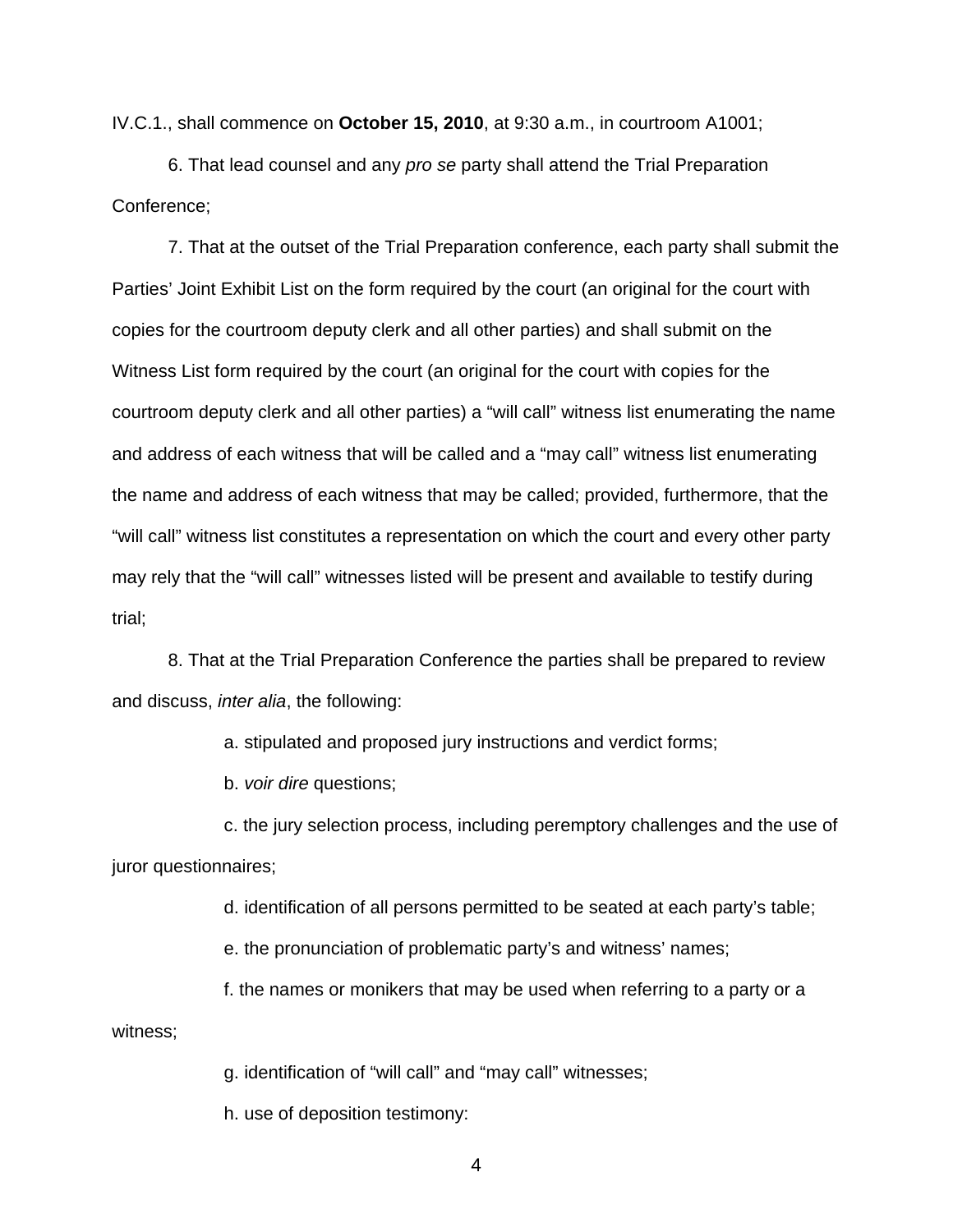1. designation of specific testimony by page and line; and

2. identification of the person selected to read deposition answers;

i. use of video depositions:

1. resolution of objections;

2. pretrial redaction, if necessary; and

3. arrangements for necessary equipment to broadcast the

deposition;

j. the allocation of trial time between the parties;

k. the admission of stipulated exhibits or exhibits about which there are no objections;

l. the use of juror trial exhibit notebooks and the timing of the distribution of such notebooks;

m. timing of publication, if any, of trial exhibits to the jury;

n. anticipated evidentiary issues;

o. the necessity for cautionary or limiting instructions;

p. requests or requirement for trial briefs; and

q. exemptions from the order of sequestration of witnesses;

9. That each side shall be permitted voir dire examination not to exceed 15 minutes following voir dire examination by the court, but shall not reiterate questions previously propounded by the court or another party;

10. That pending further court order, the jurors shall not be sequestered before deliberations;

11. That trial witnesses subject to sequestration under Fed.R.Evid. 615 shall be sequestered by order entered *sua sponte* immediately before opening statements;

12. That opening statements shall be limited to **thirty (30)** minutes per party;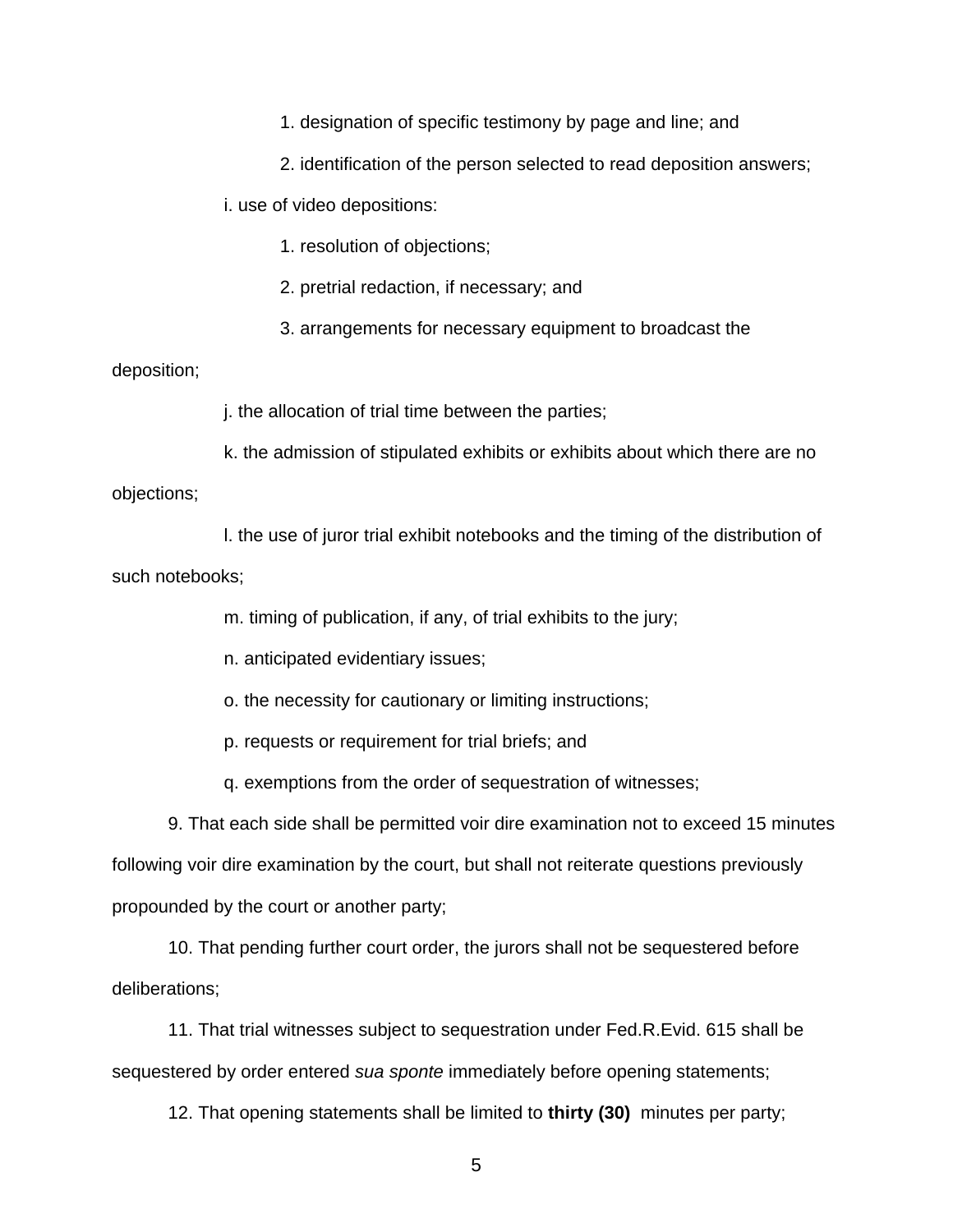13. That the court will not engage in the examination of any witness, except to eschew plain error;

14. That pursuant to REB Civ. Practice Standard III.D.4.b., each party shall have available at trial a set of exhibits for the court, the courtroom deputy clerk, opposing counsel (one set per party), and any pro se party;

15. That objections made in the presence or hearing of the jury, i.e., so-called "speaking" objections, shall be stated as succinctly as practicable and supported by recitation of apposite authority when possible; however, neither counsel nor a pro se party shall speechify an objection in the presence or hearing of the jury [Review Fed.R.Evid.  $103(c)$ ];

16. That unless interrupted by the court, in marshaling motions or objections during trial, the following sequential protocol shall be observed: objection, response, reply, ruling;

17. That to eliminate or minimize bench or sidebar conferences, each party shall be responsible to inform the courtroom deputy clerk by the conclusion of a trial day about any issue which should be considered before commencing trial on the next scheduled day of trial and at the outset of a trial day about any issue which should be considered at the conclusion of that trial day;

18. That to facilitate preparation, marshaling, and consideration of proposed jury instructions and verdict forms, the parties shall identify and enumerate each individual jury instruction in the heading or title as specified in REB Civ. Practice Standard IV.E.4.; provided, furthermore, the parties shall similarly identify and enumerate all proposed verdict forms and special interrogatories;

19. That closing argument shall be limited to forty-five **(45)** minutes total for each party; and

20. That pursuant to REB Civ. Practice Standard IV.A.2.b., the Final Pretrial Order